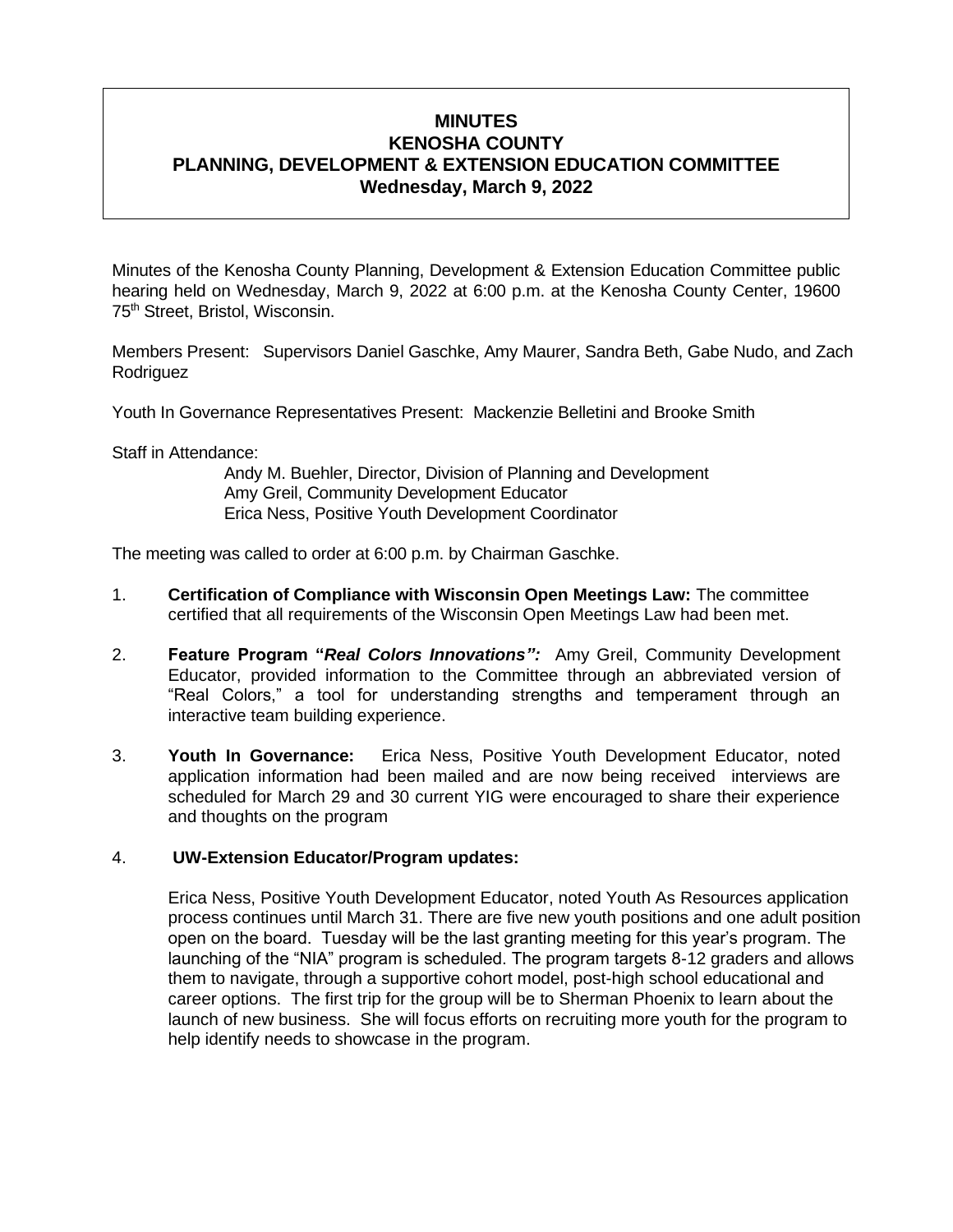Amy Greil, Community Development Educator, noted that dates have been set for Nonprofit Peer Learning Cohort Leaders, starting in April, which will run for twelve months through four topic series blocks, seasonally. The Household Hazardous Waste collection day is set for May  $7<sup>th</sup>$ . Starting strategic plan (with new approach) with an area nonprofit started and runs for 6-weeks. A year-long feasibility study has been approved and is scheduled to begin in April for WI-based food products to be provided to Kenosha County food banks and pantries. Amy will present Relational Networking for Ag Institute Farm Management on March 23<sup>rd</sup> and to the Tri-State Watershed Group, March 31<sup>st</sup>. The presentation for the Department of Corrections is to be rescheduled.

Amy reported for Vijai Pandian, Horticulturist, noting 325-350 attended the regional landscape and grounds maintenance program in partnership with Dane, Waukesha, Sheboygan counties. There are 90 confirmed registrations for the Spring Into Gardening program that began March 5th and to be held all Saturday's in March. He is working with the Wisconsin Correctional Institute to offer gardening programs with 6-12 inmates and provide technical assistance in developing a community garden. He is prepping for an Arbor day program that will be held April  $29<sup>th</sup>$  and will showcase the many trees he has populated on the KCC campus grounds.

5. **UW-Extension Director's Report:** Amy reported, on behalf of the Area Extension Director, that interviews have been completed for the 4-H educator position and a verbal offer will be made soon to the successful candidate. The Pinewood Derby went well thanks to 4-H Council members. She reminded the Committee to save the date for the Arbor Day Celebration April 29<sup>th</sup>.

Chairman Gaschke called for a brief recess prior to reconvening for the Public Hearing portion of this meeting.

After a brief recess, the Public Hearing was called to order at 7:00 p.m. in the Public Hearing Room (Recording #2 of 2).

Supervisor Rodriguez joined the meeting at this time.

Chairman Gaschke called for introductions of committee members, youth in governance, and staff.

6. **Dosedla Farms LLP**, 13118 IL Route 176, Woodstock, IL 60098 (Owner), Eric Christensen, 7 N. Pinckney St., #300, Madison, WI 53703 (Agent), requests an **amendment to the Adopted Land Use Plan map for Kenosha County: 2035 (map 65 of the comprehensive plan)** from "Farmland Protection" & "SEC" to "General Agricultural & Open Land", & "SEC" on Tax Parcel #30-4-220-131-0220, located in the east ½ of Section 13, T2N, R20E, Town of **Brighton**.

It was noted that all applications for the Dosedla Farms LLC/Eric Christensen would be tabled this evening due to Town and County meeting dates not in alignment and that the items would be tabled to the April 13, 2022 meeting.

➢ Nudo/Maurer motion to **table** the Comprehensive Plan Amendment request of Dosedla Farms LLP (Owner), Eric Christensen (Agent). Passed unanimously. Including YIG.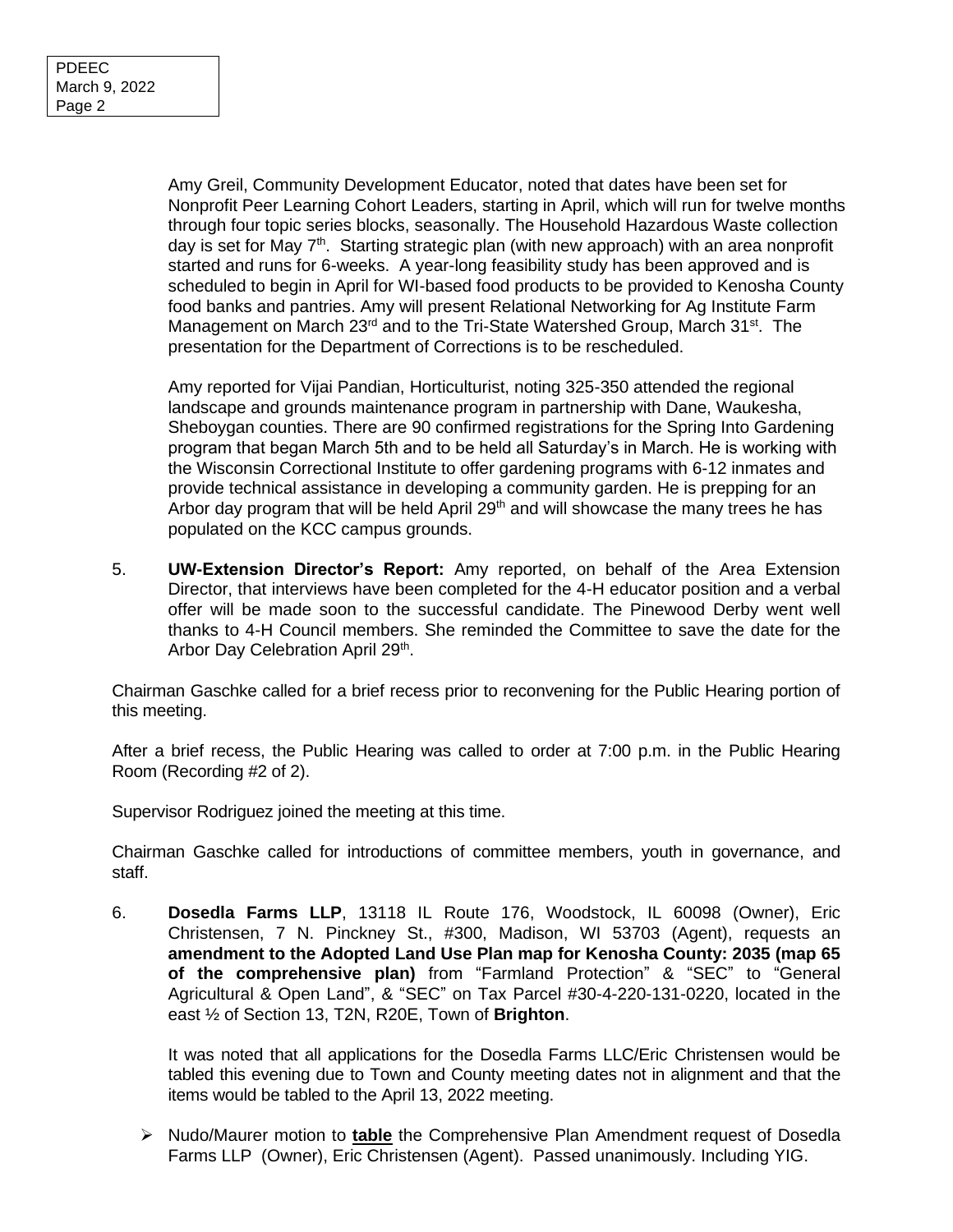- 7. **Dosedla Farms LLP**, 13118 IL Route 176, Woodstock, IL 60098 (Owner), Eric Christensen, 7 N. Pinckney St., #300, Madison, WI 53703 (Agent), requesting a rezoning from A-1 Agricultural Preservation Dist., C-2 Upland Resource Conservancy Dist. & C-1 Lowland Resource Conservancy Dist. to A-2 General Agricultural Dist., C-2 Upland Resource Conservancy Dist. & C-1 Lowland Resource Conservancy Dist. on Tax Parcel #30-4-220-131-0220, located in the east ½ of Section 13, T2N, R20E, Town of **Brighton**.
	- ➢ Nudo/Maurer motion to **table** the rezoning request of Dosedla Farms LLP (Owner), Eric Christensen (Agent). Passed unanimously, including YIG.
- 8. **Dosedla Farms LLP**, 13118 IL Route 176, Woodstock, IL 60098 (Owner), Eric Christensen, 7 N. Pinckney St., #300, Madison, WI 53703 (Agent), requesting a **Certified Survey Map** on Tax Parcel #30-4-220-131-0220, located in the east ½ of Section 13, T2N, R20E, Town of **Brighton**.
	- ➢ Nudo/Maurer motion to **table** the Certified Survey Map request of Dosedla Farms LLP (Owner), Eric Christensen (Agent). Passed unanimously, including YIG.
- 9. **Dosedla Farms LLP**, 13118 IL Route 176, Woodstock, IL 60098 (Owner), Eric Christensen, 7 N. Pinckney St., #300, Madison, WI 53703 (Agent), requests an **amendment to the Adopted Land Use Plan map for Kenosha County: 2035 (map 65 of the comprehensive plan)** from "General Agricultural & Open Land" & "SEC" to "General Agricultural & Open Land", "Rural-Density Residential" & "SEC" on Tax Parcel #30-4-220-134-0101, located in the southeast ¼ of Section 13, T2N, R20E, Town of **Brighton**.
	- ➢ Nudo/Maurer motion to **table** the Comprehensive Plan Amendment request of Dosedla Farms LLP (Owner), Eric Christensen (Agent). Passed unanimously, including YIG.
- 10. **Dosedla Farms LLP**, 13118 IL Route 176, Woodstock, IL 60098 (Owner), Eric Christensen, 7 N. Pinckney St., #300, Madison, WI 53703 (Agent), requesting a rezoning from A-2 General Agricultural Dist., C-2 Upland Resource Conservancy Dist. & C-1 Lowland Resource Conservancy Dist. to A-2 General Agricultural Dist., R-1 Rural Residential Dist., C-2 Upland Resource Conservancy Dist. & C-1 Lowland Resource Conservancy Dist. on Tax Parcel  $#30-4-220-134-0101$ , located in the southeast  $\frac{1}{4}$  of Section 13, T2N, R20E, Town of **Brighton**.
	- ➢ Nudo/Maurer motion to **table** the rezoning request of Dosedla Farms LLP (Owner), Eric Christensen (Agent). Passed unanimously, including YIG.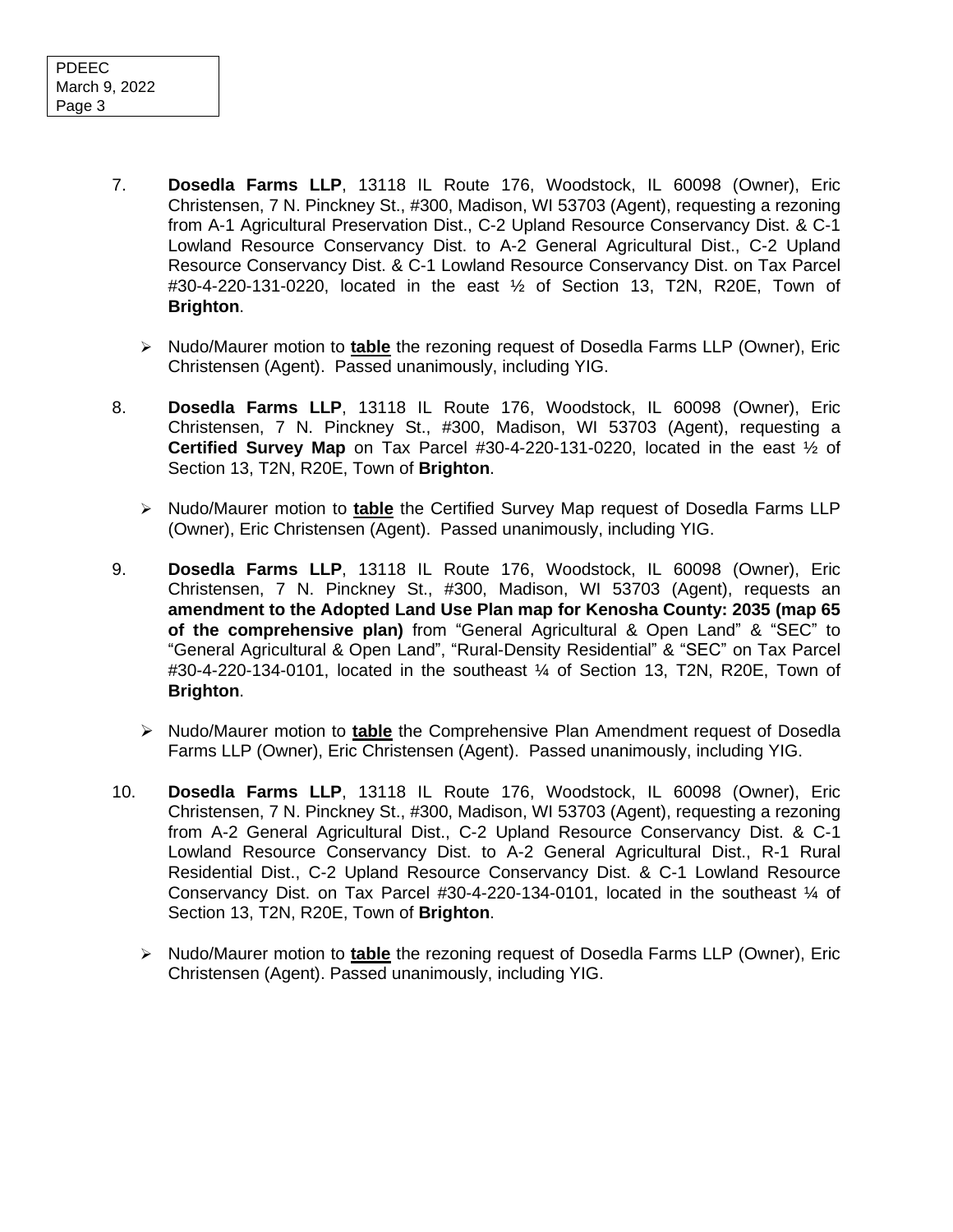- 11. **Dosedla Farms LLP**, 13118 IL Route 176, Woodstock, IL 60098 (Owner), Eric Christensen, 7 N. Pinckney St., #300, Madison, WI 53703 (Agent), requesting a Certified Survey Map on Tax Parcel #30-4-220-134-0101, located in the southeast ¼ of Section 13, T2N, R20E, Town of **Brighton**.
- ➢ Nudo/Maurer motion to **table** the Certified Survey Map request of Dosedla Farms LLP (Owner), Eric Christensen (Agent) Passed unanimously, including YIG.
- 12. Comprehensive **Plan Amendment – Planning, Development & Extension Education Committee,** Public Hearing on Proposed Comprehensive Plan Amendment, Planning, Development & Extension Education Committee, 19600 75<sup>th</sup> Street, Suite 185-3, Bristol, WI 53104 (Sponsor), requests approval of Draft Annual Report, "A Multi-Jurisdictional Plan for Kenosha County: 2035, 2021 Annual Report".

Planning Director Buehler presented this item.

- ➢ Maurer/Rodriguez motion to **approve** and recommend to the Kenosha County Board of Supervisors the 2021 Comprehensive Plan Annual Report. Passed unanimously on the following roll call vote: Beth – aye; Rodriguez – aye; Nudo – aye; Maurer – aye; Gaschke – aye; YIG Belletini – aye; YIG Smith - aye.
- 13. **Tabled Request of Sheri Lynn Diettrich Trust**, 2903 264th Ave., Salem, WI 53168- 9576 (Owner), Sheri Lynn Diettrich, 2903 264th Ave., Salem, WI 53168-9576 (Agent), requesting a Conditional Use Permit for an expansion to an existing public riding stable and indoor riding arena in the A-2 General Agricultural Dist. on Tax Parcel #30-4-220- 223-0101 located in the SW ¼ of Section 22, T2N, R20E, Town of **Brighton**.
	- ➢ Rodriguez/Maurer motion to **remove from the table** the Conditional Use Permit application of Sheri Lynn Diettrich Trust (Owner), Sheri Lynn Diettrich (Agent). Passed unanimously, including YIG.

Lynn Diettrich was in attendance to speak to this item. Amber Lynn Farashani spoke in favor of the petition.

- ➢ Nudo/Maurer motion to **approve** the Conditional Use Permit request of Sheri Lynn Diettrich Trust (Owner), Sheri Lynn Diettrich (Agent), subject to the following conditions:
	- 1. Subject to the application stamped received by the office of Planning and Development on December 10, 2021 and all corresponding plans and attachments.
	- 2. Subject to that recommended by the Town of Brighton Town Board on February 14, 2022 (Exhibit A, attached).
	- 3. Subject to the conditions present in the Kenosha County General Zoning and Shoreland/Floodplain Zoning Ordinance Section 12.29-8(b)124; Riding stables and indoor riding arenas (public) in the A-2 District (shown below):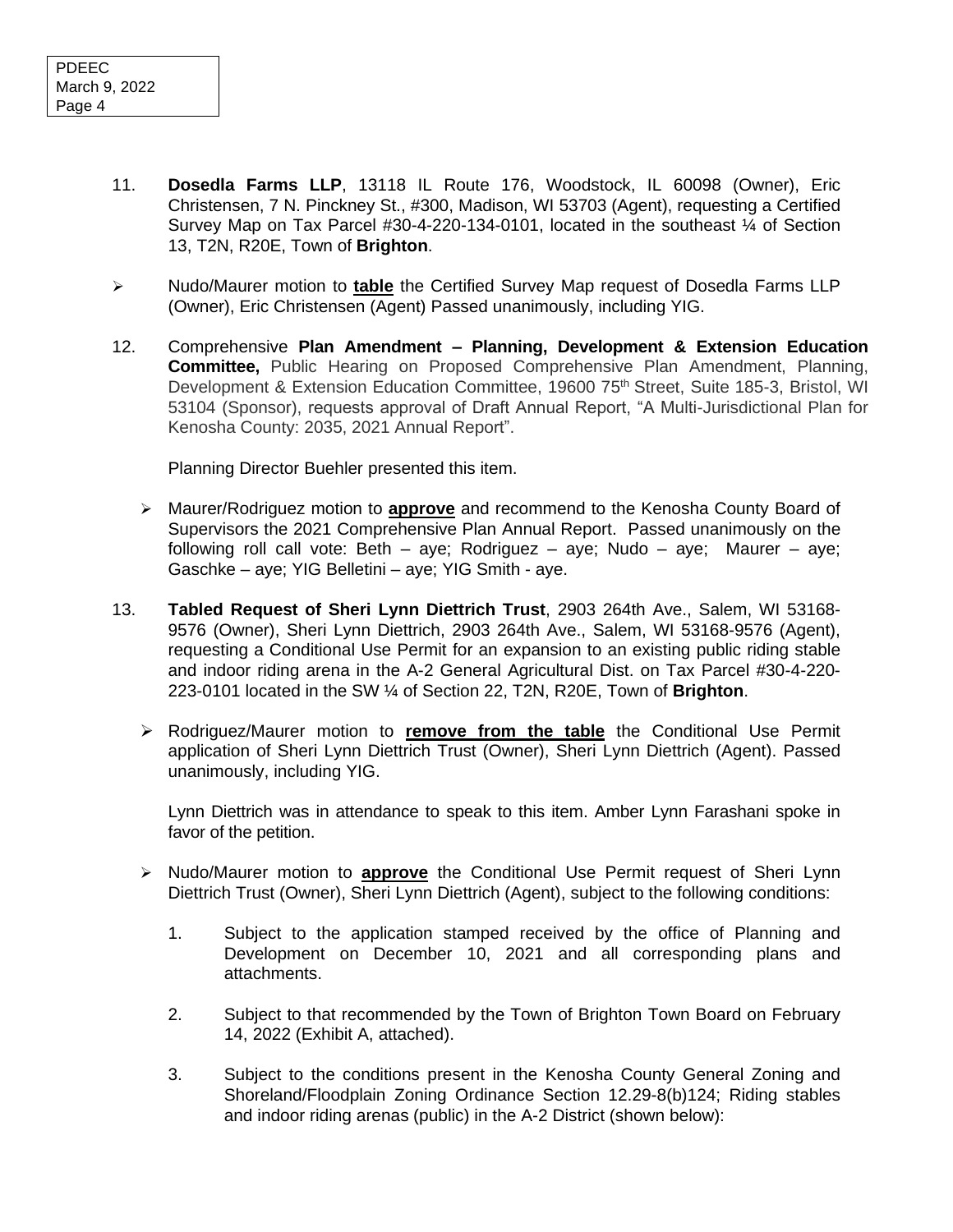a) A detailed site plan of operation which details the operation shall be presented to the Planning, Development & Extension Education Committee.

*Note: This requirement is satisfied, as the petitioner submitted a site plan of operation as part of the application document.*

b) Adequate provisions shall be made for the proper disposal of animal waste.

*Note: This requirement is satisfied, as the petition provided adequate provisions for the disposal of animal waste stated in an e-mail from applicant dated March 8, 2022.*

- 4. Subject to the requirements of the Kenosha County Stormwater Management, Erosion Control and Illicit Discharge Ordinance.
- 5. A zoning permit shall be applied for and issued by the Department of Planning and Development prior to the construction of any structure(s) (i.e. buildings, fencing, signage, etc…).
- 6. No substantial changes or expansion of the submitted plan of operation, change in use, and/or proposed addition(s) to any existing building(s) or proposed new building(s) shall take place without the petitioner re-applying for a Conditional Use Permit to Kenosha County for its review and approval.
- 7. It is the total responsibility of the petitioner to assure and guarantee that the above stated conditions are fully complied with. Any deviation from the approved plans and conditions shall result in the issuance of a citation and associated stop work order until such time as the project is brought back into compliance. Continuance of the project shall result in a recommendation for revocation of the Conditional Use Permit.
- 8. If property ownership shall happen to change then it is the responsibility of the person(s) that signed these conditions to notify new owner of all above stated conditions of approval. Any changes or deviations from the above referenced approved plans will require additional review and approval and will be subject to additional fees by Planning and Development.

Passed unanimously, including YIG.

- 14. **Tabled Request of Brian Byrne Trust et al.**, 7028 N. Mendota, Chicago, IL 60646 (Owner), Marlene F. Byrne, 7028 N. Mendota, Chicago, IL 60646 (Agent), requests an **amendment to the Adopted Land Use Plan map for Kenosha County: 2035 (map 65 of the comprehensive plan)** from "Medium-Density Residential" to "Park and Recreational" on Tax Parcel #95-4-119-111-1285 located in the NE ¼ of Section 11, T1N, R19E, Town of **Wheatland**.
- ➢ Rodriguez/Maurer motion to **remove from the table** the requests of the Brian Byrne Trust et al., Marlene F. Byrne (agent) for a Comp Plan Amendment, Rezoning,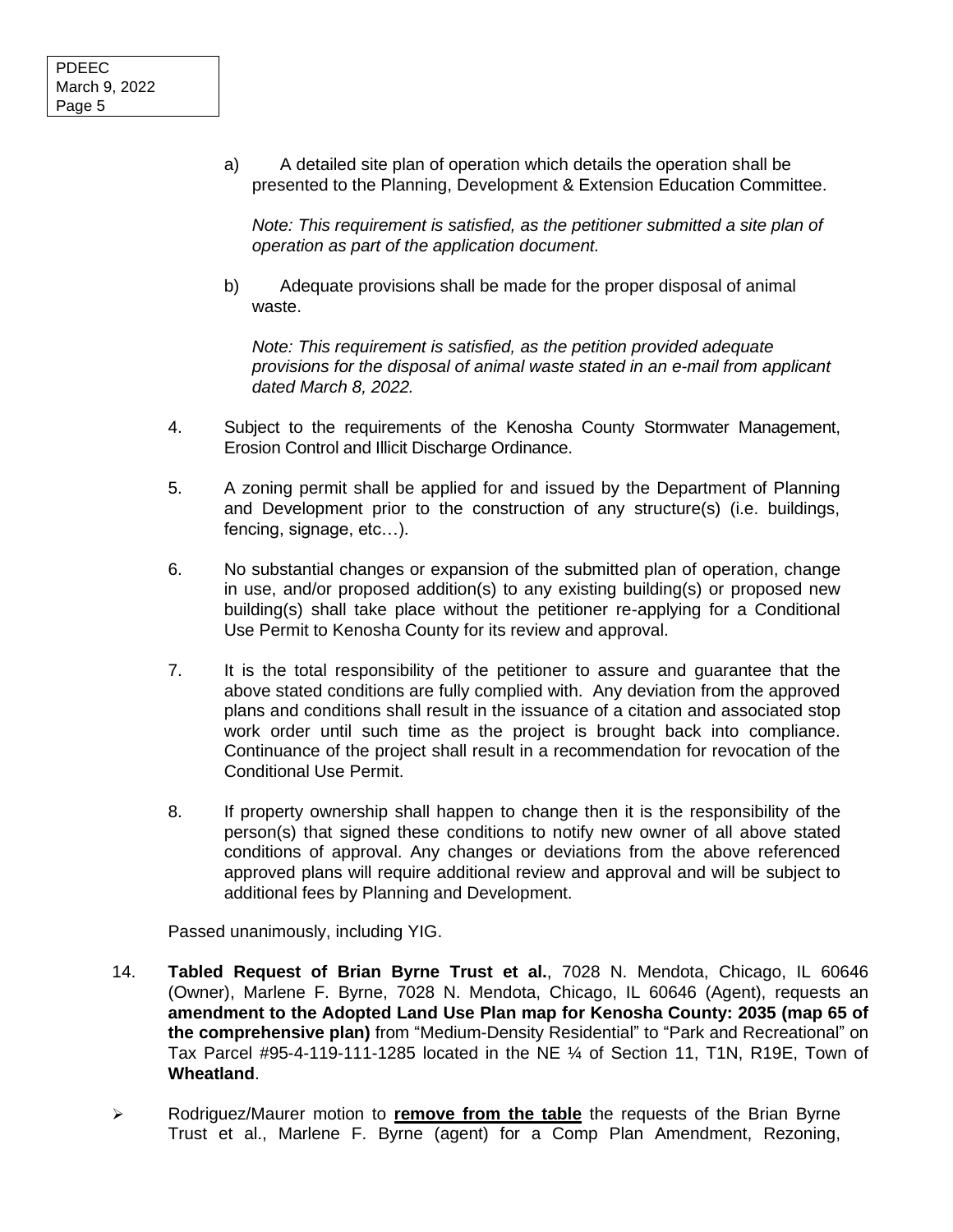Conditional Use Permit, and Preliminary Condominium Plat. Passed unanimously, including YIG.

- ➢ Rodriguez/Maurer motion to **accept the withdrawal** of the Brian Byrne Trust et al., Marlene F. Byrne (agent) applications per receipt of their email dated February 24, 2022 on file. Passed unanimously, including YIG.
- 15. **Tabled Request of Brian Byrne Trust et al.**, 7028 N. Mendota, Chicago, IL 60646 (Owner), Marlene F. Byrne, 7028 N. Mendota, Chicago, IL 60646 (Agent), requesting a **rezoning** from R-5 Urban Single-Family Residential Dist. to PR-1 Park-Recreational Dist. on Tax Parcel #95-4-119-111-1285 located in the NE ¼ of Section 11, T1N, R19E, Town of **Wheatland**.
- ➢ Rodriguez/Maurer motion to **accept the withdrawal** of the Brian Byrne Trust et al., Marlene F. Byrne (agent) applications per receipt of their email dated February 24, 2022 on file. Passed unanimously, including YIG.
- 16. **Tabled Request of Brian Byrne Trust et al.**, 7028 N. Mendota, Chicago, IL 60646 (Owner), Marlene F. Byrne, 7028 N. Mendota, Chicago, IL 60646 (Agent), requesting a Conditional Use Permit for a conversion of a resort to a residential condominium in the PR-1 Park-Recreational Dist. on Tax Parcel #95-4-119-111-1285 located in the NE ¼ of Section 11, T1N, R19E, Town of **Wheatland**.
- ➢ Rodriguez/Maurer motion to **accept the withdrawal** of the Brian Byrne Trust et al., Marlene F. Byrne (agent) applications per receipt of their email dated February 24, 2022 on file. Passed unanimously, including YIG.
- 17. **Tabled Request of Brian Byrne Trust et al.**, 7028 N. Mendota, Chicago, IL 60646 (Owner), Marlene F. Byrne, 7028 N. Mendota, Chicago, IL 60646 (Agent), requesting a **Preliminary Condominium Plat** of East Lilly Lake Condominium Plat on Tax Parcel #95-4- 119-111-1285 located in the NE ¼ of Section 11, T1N, R19E, Town of **Wheatland**.
- ➢ Rodriguez/Maurer motion to **accept the withdrawal** of the Brian Byrne Trust et al., Marlene F. Byrne (agent) applications per receipt of their email dated February 24, 2022 on file. Passed unanimously, including YIG.

## 18. **Approval of Minutes**

➢ Rodriguez/Maurer motion to approve the minutes as presented of the February 9, 2022 Planning, Development and Extension Education Committee meeting. Passed unanimously.

## 19. **Citizen Comments - None**

20. **Any Other Business Allowed By Law –** Planning Director Buehler noted six new applications for three petitioners had been received for the April 13, 2022 meeting agenda. The items that were tabled or remain tabled this evening would be placed on the April agenda, as well.